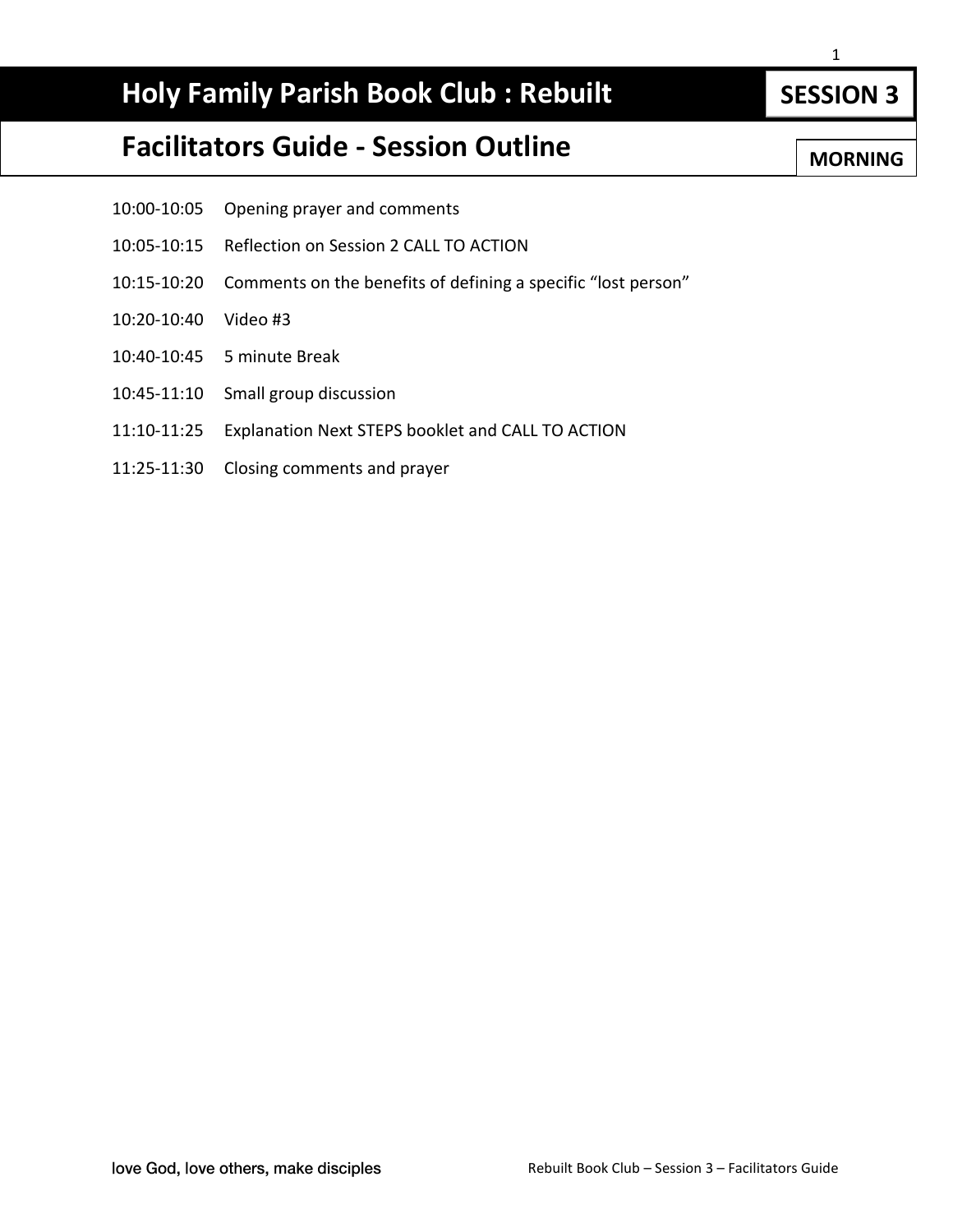# **Holy Family Parish Book Club : Rebuilt**

 $\mathcal{P}$ 

### **Facilitators Guide – Reflection & Video**

# **3&5 CHAPTER**

#### **REFLECTION ON WEEK 2 CALL TO ACTION:**

*"Lets try to list some very specific challenges and objections to being open to coming to church. And please could we all be as brief as possible, so everyone has a chance to share."*

- Think about people in your life, who you'd love to see at church.
- Identify the person who would be the most difficult to convince.
- Reflect and write down the biggest challenges to convincing them to come to church, and what their main objections would be.

#### **FACILITATOR NOTE:**

- It's possible that this could result in detailed stories of people, relationships, past experiences etc.
- If this happens, guide the discussion by saying something like: *"I love that you are sharing this story / experience / issue, but lets try to focus less on the details, and more on the specific challenges & objections they would have?"*
- Not only will this allow everyone to share, but it's much easier to find solutions when we are clear and specific in this way.

**The importance of identifying and defining those whom we seek to reach.** (\*\*\*This is not a discussion question for the table group – it will be discussed by the coordinator of the book club session with the entire group).

#### **Watch Video #3:**  $\vert$  Our responsibility to seek lost people and bring them home to the Father

The religious leaders accused Jesus of being irreligious and breaking God's law by eating with tax collectors and sinners – people who were far from God. In response Jesus tells the story of the Prodigal Son and reveals the Father's heart for those who have walked away from a relationship with him. He reveals that God the Father is on the lookout for them and will greet them with open arms upon their return.

Will we - like the pharisees – hold onto what we seem rightly and fairly entitled to? Or will we share the responsibility to change our perspective from existing to maintain members, to reaching out to the lost with love as Jesus did?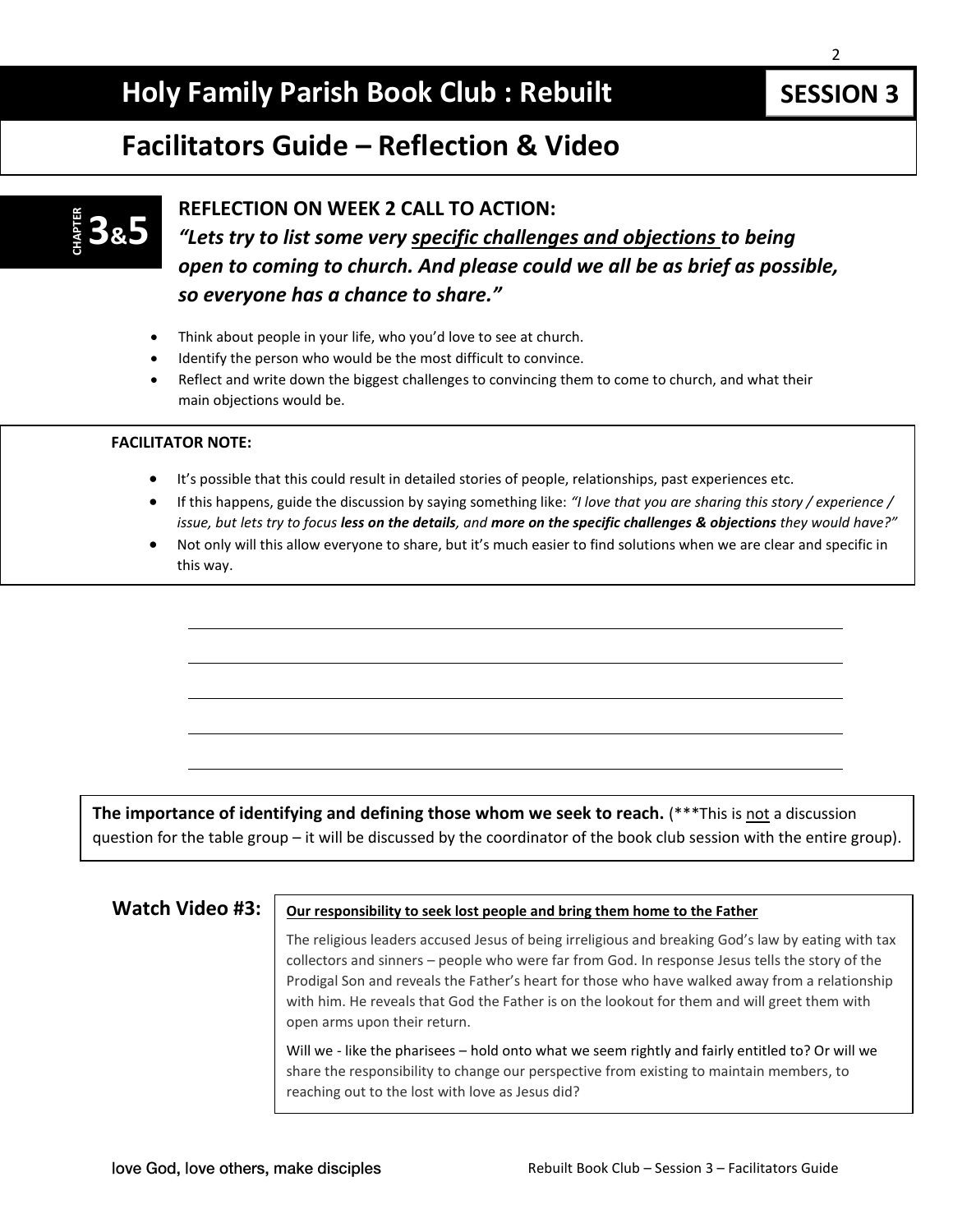# **Holy Family Parish Book Club : Rebuilt**

# **Facilitators Guide – Small Group Discussion**

#### **FACILITATOR NOTE:**

- Take 30 seconds to review the "Keep the Conversation Alive" guidelines on the Yellow sheet.
- Ask participants to have their books & study guides opened at the chapter  $\blacksquare$  indicated next to the question.

# **CHAPTER 6**

#### **Discussion Question:** *"What could we improve about our weekend experience to ensure that newcomers feel welcome and like they want to come back?"*

#### **FACILITATOR NOTE:**

- Chapter 6 talks about music, hospitality / welcome, and creating an "irresistible environment".
- Try to keep the discussion around these aspects, and what we can do on a parish, ministry and individual level.
- Avoid getting too deep into anything like the message from the pulpit, as this is covered in later chapters.

### **7 CHAPTER**

### **Discussion Question:** *"What practical steps can we take to ensure that we maximize engagement of: a) children b) youth c) young families ?"*

#### **FACILITATOR NOTE:**

- This conversation might drift toward blaming parents for "not teaching the faith" and to secular society and media etc, for pulling young people away from the faith.
- If you see this starting to happen **intervene quickly**, emphasizing that **laying blame will not change anything** we need to focus our energy **not** on the problems themselves, but on **finding solutions** – working to reach out and engage young people – exactly where they are, in ways that they will find relevant.

**SESSION 3**